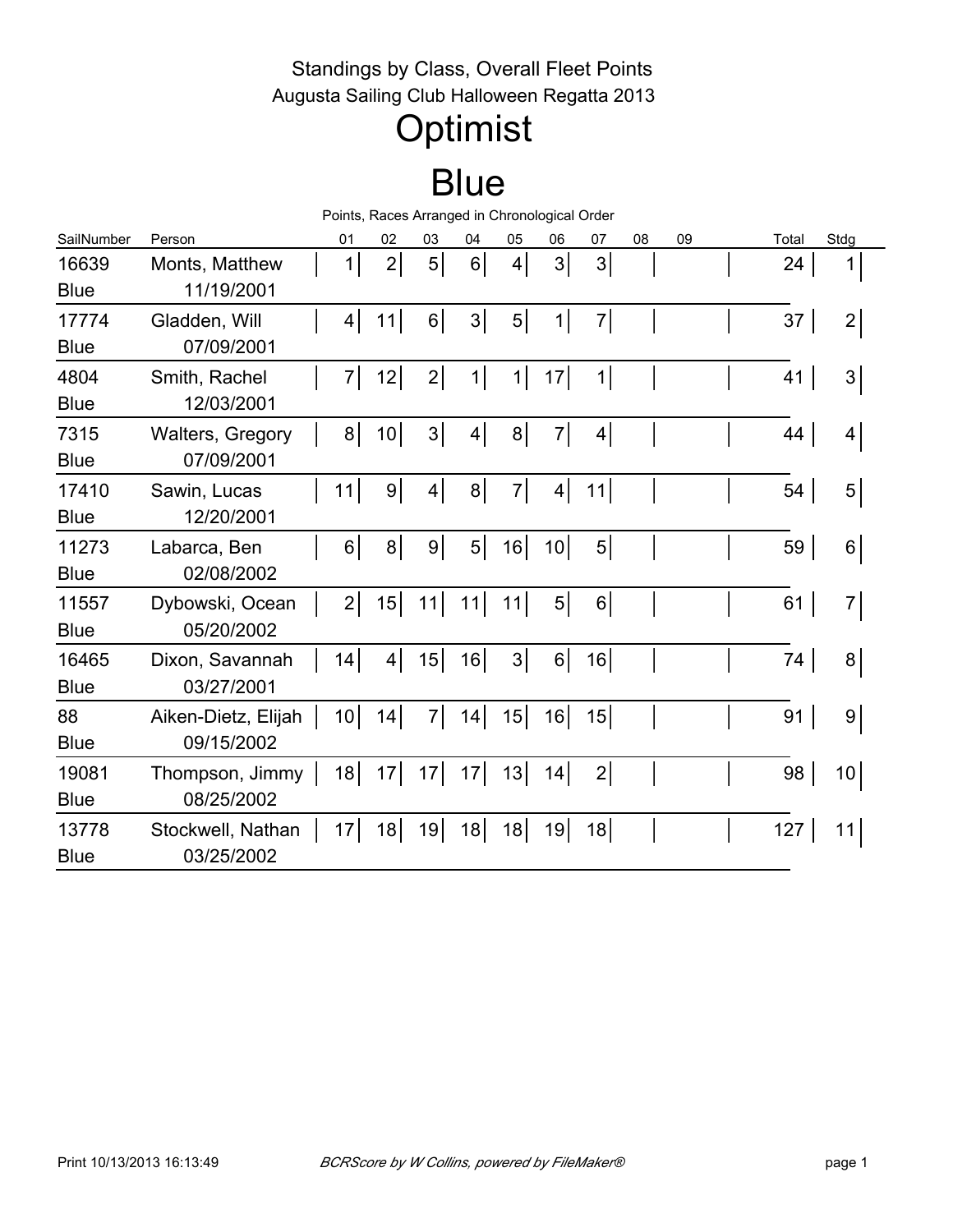#### Standings by Class, Overall Fleet Points SailNumber Person 01 02 03 04 05 06 07 08 Total Points, Races Arranged in Chronological Order Red Total Stdg Augusta Sailing Club Halloween Regatta 2013 **Optimist** 16293 Harris, Scott | 3 6 1 2 2 2 9 1 Red 1 06/26/2000